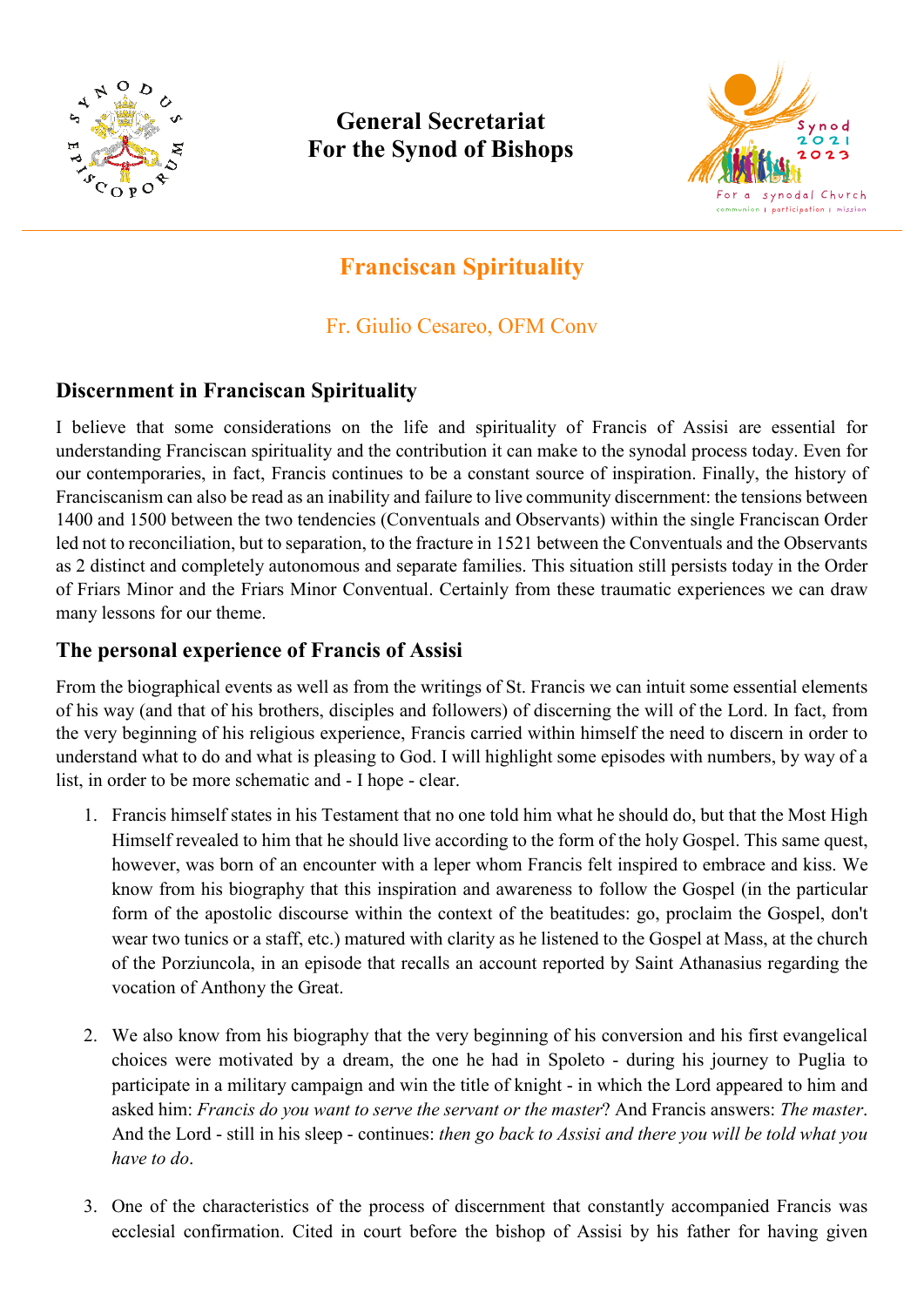considerable amounts of money and precious fabrics to the poor, he stripped himself publicly, returned his clothing to his father and placed himself under the protection of the bishop who, in welcoming him, confirmed him in the goodness of the divine inspiration he was following.

- 4. A couple of years later, after gathering his first companions around him, he went to Rome to ask Pope Innocent III to approve their style and form of life (which will become the "canvas" for the future rule of the Friars Minor), composed in reality of little more than a few sentences from the Gospel, which was the inspirational text of the new spiritual experience of the friars.
- 5. There is another significant episode regarding our theme. A few years after the beginning of the Minorite experience, Francis was assailed by a doubt regarding whether he should continue his work of itinerant preaching or whether he should retire to a hermit's life. On this occasion, he asked some trusted people (some companions and Clare of Assisi) to pray for guidance from the Lord in this matter. This episode seems to recall a bit the dynamic of the choice between the good and the better, typical of the second week of the Ignatian exercises.
- 6. Towards the end of his life, when tensions were high within the Order about how the rule was to be interpreted and about the lifestyle of the fraternity to which his (Francis') experience had given rise although he felt humanly sidelined by the new leadership of the Order (cf. the very famous story entitled "Perfect Joy") and he perceived that fraternities of the friars were distancing themselves from his original ideal — even in this case he referred (not without personal effort) to the judgment of the Church asmanifest by the Cardinal Protector, the then Cardinal Ugolino, who would soon become Pope Gregory IX. The orientation was thereafter to adhere to the process of conventualization required that the papacy required of the mendicant orders.
- 7. In some moments of his life in which his illnesses and the care of the friars "force" him to mitigate his austerity, he believes that the criterion of transparency is always essential: one remembers the episode in which, because of the cold, the friars ask that he accept having a piece of fur sewn into his cassock to cover his stomach. Francis accepted, provided that the fur is visible from the outside, so as to avoid the risk of hypocrisy.

In this way, it seems to me that some fundamental characteristics of the process of discernment in the life of St. Francis emerge and become the patrimony of the spirituality that emanated from him.

- a) The process of discernment never starts from abstract questions (at the table), but from concrete provocations of life, from inspirations and thoughts that arise in the encounter between the needs and provocations of life and the sincere and deep desire to be pleasing to God and to do his will.
- b) Francis is constantly listening to the Church, because he believes that in it God reveals His will (even if it is not in tune with the views of Francis himself): in its institutional instances (the bishop, the Pope, the cardinal protector), in the voice of the men and women of God, and finally in the words and gestures of the simple and the least. One recalls this episode in which Francis affirms that he is willing to obey the last novice who entered the Order because God likes to reveal his will precisely in the little ones and the least.
- c) Discernment is a process that accompanies the whole of Francis' life and leads him to a progressive divestment from himself, even from the original intuition of his vocation, in favor of an ever more radical and total adherence to the Paschal Christ.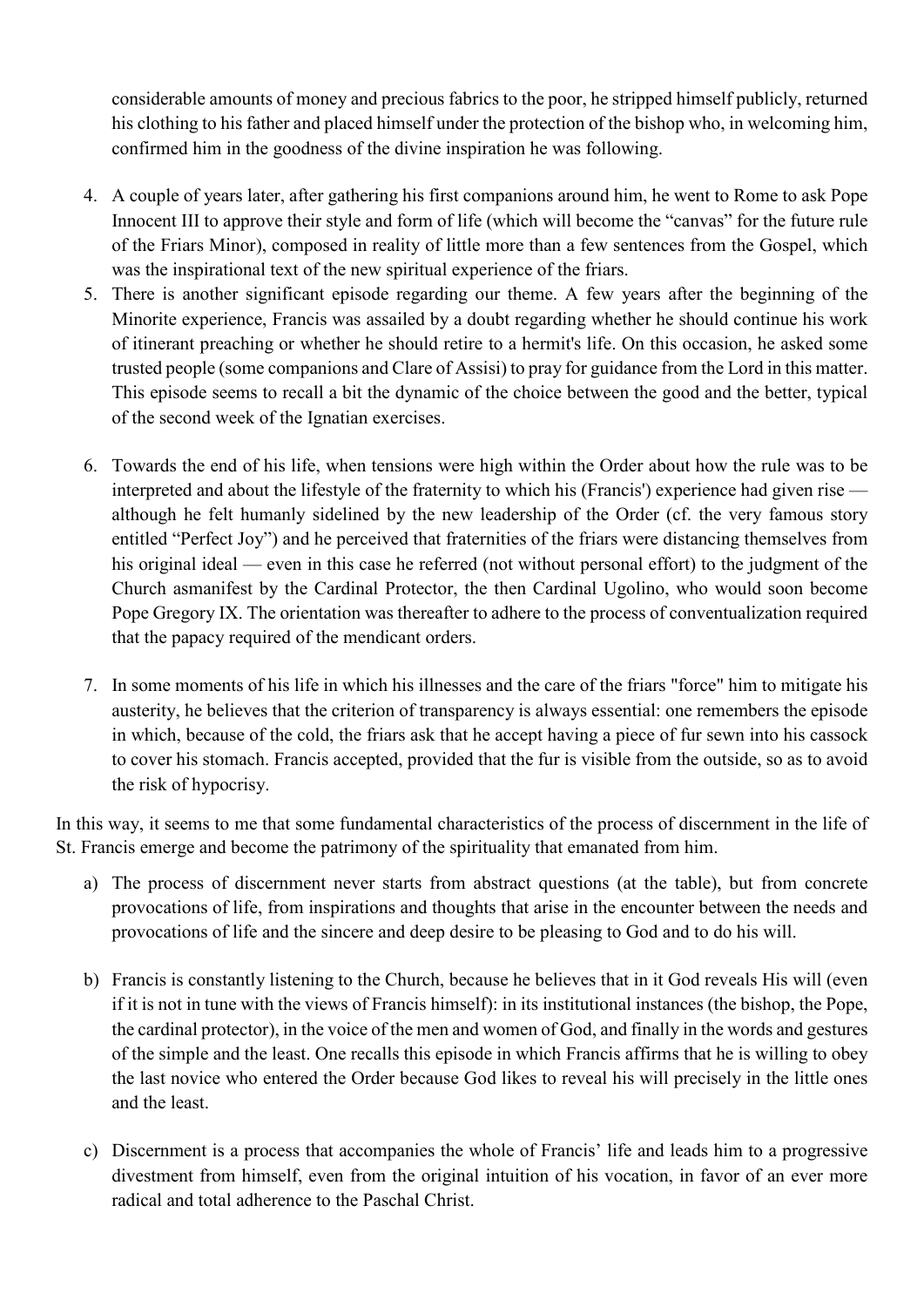For the purposes of our day of reflection, in fact, the process of both personal and communal discernment in Francis's life and in the early Franciscan community is particularly significant. In the last years of his life, in fact, there is talk of a "great temptation" that afflicted Francis for about two years. Contemporary historians maintain that it was precisely his fatigue to accept the "charismatic" changes within the Minorite fraternity (supported by the Church) which, however, Francis and his first companions saw as a betrayal of the original ideal.<sup>[1](#page-2-0)</sup> It seems that the temptation consisted in the possibility of asserting his identity and his charism as founder (and his well-known and unassailable evangelical coherence) to impose his views and his will on the "reforming" group. Francis - in a personal way - "resolves" this temptation to use the "gifts of God" to impose himself, through the mystical experience of the stigmata, in which he understands that his vocation is that of adhering to the crucified Christ (con-crucified with Christ, paraphrasing St. Paul) and not to use spiritual goods to fight a worldly battle (which is precisely the imposition of his own will and his own views). In a way, this is the transition that tests the intellect, will and love in the second week of the exercises of Saint Ignatius. As I mentioned earlier, the story of "Perfect Joy" is in some way the mature fruit of this new awareness and adherence in his own flesh to the Easter of Christ on the part of Brother Francis: an awareness and adherence that are at the same time the fruit of a true discernment and criterion for new choices and attitudes, both personal and communal.

### **The community experience of Francis and the first Minorite community**

In fact, as we know, the main question regarding any discernment is the criterion used, the "taste" of God, as many spiritual authors define it, which touches precisely on how the intelligence and the heart adhere to the Pascha of Christ, so that this Pascha might unfold not only in one's personal life but also in the events of communal and ecclesial life. The key to communal discernment is, first of all, authentic adherence to Christ's Pascha in the personal lives of Christ's followers. St. Francis highlights and shows this awareness particularly in his *Admonitions* (which were probably just exhortations made to the friars in the context of chapters, meetings, but certainly also in ordinary life, and which are considered a bit like the Franciscan Beatitudes). In these texts, addressed to the friars gathered in assembly (often to make decisions) a recurring element is the dynamic between two mentalities: the *spirit of the flesh* and the *spirit of the Lord* (to use Francis' own words). In today's terms these two mentalities could be called spiritual worldliness, on the one hand, and an ecclesial/communal mentality, on the other. The spirit of the flesh, against which Francis warns the friars, is precisely the temptation and the tendency to protect oneself above all, even by means of religiosity, spiritual gifts, one's own virtues, etc. However, *the spirit* (written as *the spirit of the Lord*) is not the spirit of the flesh. Vice versa, the *spirit* (written with a lower case because it refers precisely to a *mentality*) of the Lord is the paschal logic of the seed which knows that if it does not die, it remains alone and is fruitless. In this case, the criterion of good and evil is not the self, but relationships: fundamentally, the relationship with the Lord, which is mediated, verified and nourished by the relationship with our brothers and sisters and vice versa. In our Franciscan tradition, therefore, we have preserved the custom of accompanying the processes of communal discernment with paths of spiritual formation that nourish and deepen the heartfelt adherence to the Pascha of Christ as the criterion for the fruitfulness of one's own life on a personal and communal level, because this adherence can never be taken for granted.

### **The development and practice of discernment in the life of Franciscan communities today**

Within the cultural and social context in which our Order was born (that of the late Italian Middle Ages above all), the fraternity has always been characterized by a strong democratic imprint. Important decisions must

<span id="page-2-0"></span> $1$  In the social context of urbanism and the growth of cities in 1200, the papacy saw in the mendicant orders (including the Franciscans) a precious resource for evangelization and spiritual care of the new urban classes. This, however, entailed a transformation of the original lifestyle into a conventual, sedentary existence - not a mendicant one - guaranteed by the possession of economic income, in large convents, with *Studia* for the study and teaching of theology to candidates. And all this, compared to the itinerant life and "abandonment to Providence" of early Franciscanism, could seem like a real betrayal.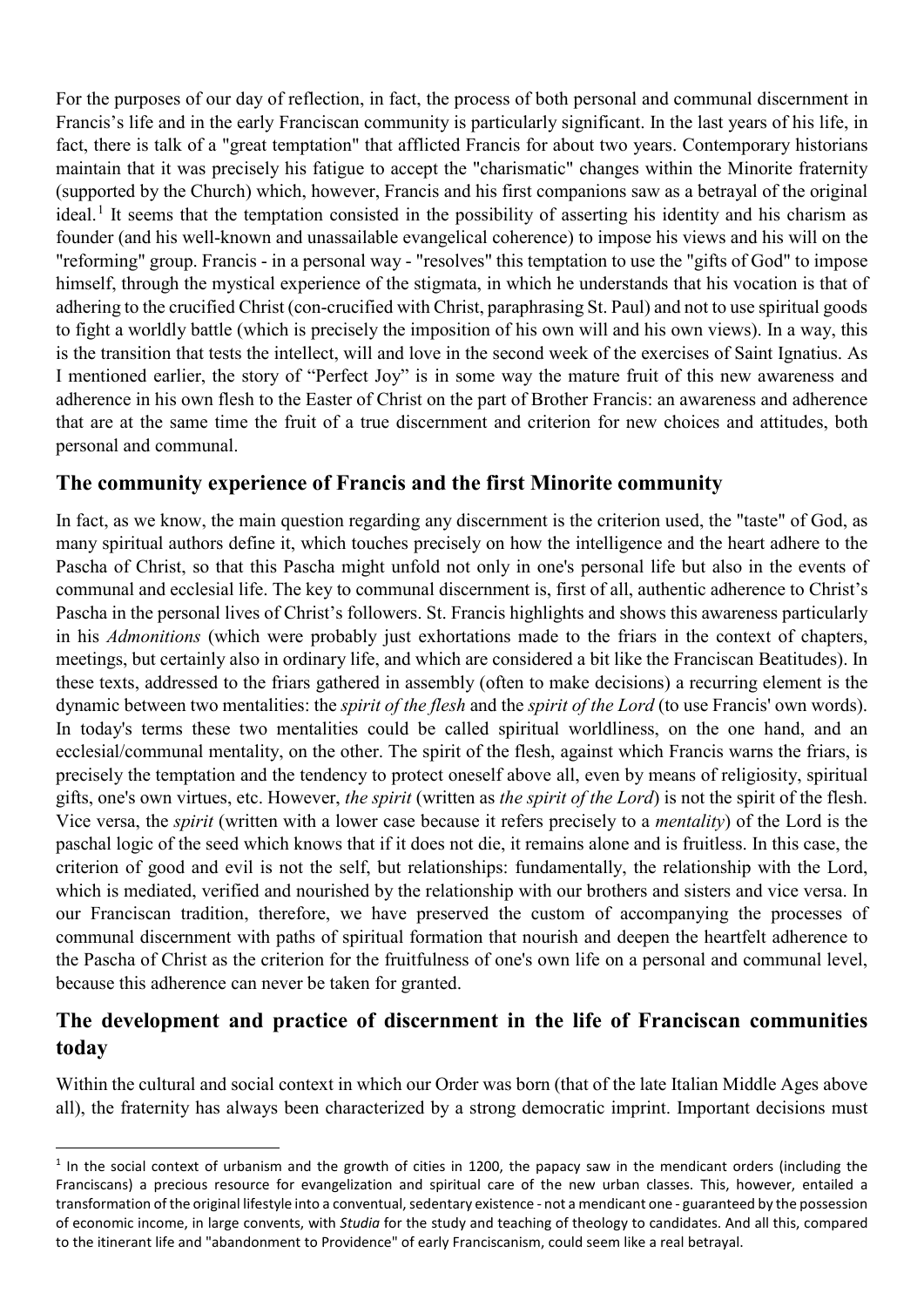always be the result of the consensus of the majority and must not be imposed by authority. There is a shared awareness that the highest instance of authority is the chapter itself (whether at the local, provincial or general level) with respect to the personal authority of the guardian (local superior), the provincial minister and the general minister. In a structure of this type, in which the higher authority is precisely that of the chapter, the question of convergence and of slow and patient community discernment is essential. The main tools in this regard are: the transparent sharing of information on the question to be addressed; ad hoc in-depth studies, entrusted mostly to "external" and therefore impartial third parties, especially during specific extraordinary fraternal assemblies; the possibility of sharing pros and cons both in small groups and in the assembly. Decisions are then usually referred to the ordinary chapter assembly, which takes place at a later date, so that there is adequate time for the decision to mature and be as much as possible a shared decision.

In a process of this kind, conflicts and differences of opinion are the order of the day and the path usually followed is, once again, the patient dynamic represented by the following:

- a. Path of personal and communal "purification" from the exaggerated attention to the ego for a more communal and evangelical vision of the issues (spiritual and intellectual formation on the issue)
- b. Listening to all those involved (on three levels personal, small group and assembly)
- c. Taking into account the needs expressed by dissent (which is always free) and which is considered useful for a deeper understanding of the issues and for developing decisions that are as shared as possible.
- d. Postpone the decision with the risk, however, of immobility until a shared vision (even before a decision) becomes clear. In order to avoid this risk of immobility, authority tends to establish reasonable time frames within which the decision must be taken.
	- a. An example of this process was the elaboration of the new Constitutions of the Order, which involved all the friars and all the communities (for about 4 years) through questionnaires and the sharing of working drafts in various languages. The final draft was then entrusted to a commission of experts. The text was then approved in 3 successive moments by the Minister General with his council, by the General Chapter and finally by the Congregation for Religious. The whole process took about 7 years.
	- b. Another example follows: In order to avoid the risk of immobility, at times the decision is made to resort to the chapter of a higher authority. In some cases, such as the decision to downsize some of our provinces, there was an impasse at the local level. Because of this, discernment was undertaken and the decision for downsizing was made by the general chapter. This communal decision made it possible for the communities and friars involved to accept (in some ways willingly) the decision itself. Certainly the same adherence would not have been experienced if the decision had been taken individually by the General Minister or his council.

In this context, one of the main roles of the authority of superiors is to encourage this process of mutual listening, to encourage personal and community involvement and to help listen to the objective requests coming, for example, from the Church.

Another of the risks of this Franciscan method is certainly that of being a bit general: one agrees on principles or general values, but it is more difficult to move on to the operational level, given the different cultural, social and ecclesial contexts in which the friars live.

In synthesis, I believe that key elements within the context of our reflection today include:

a. Care for spiritual formation that nourishes evangelical choices in a paschal logic according to the community spirit (the spirit of the Lord, St. Francis would say) and not based on the criteria of worldliness (even worldliness of spirituality).